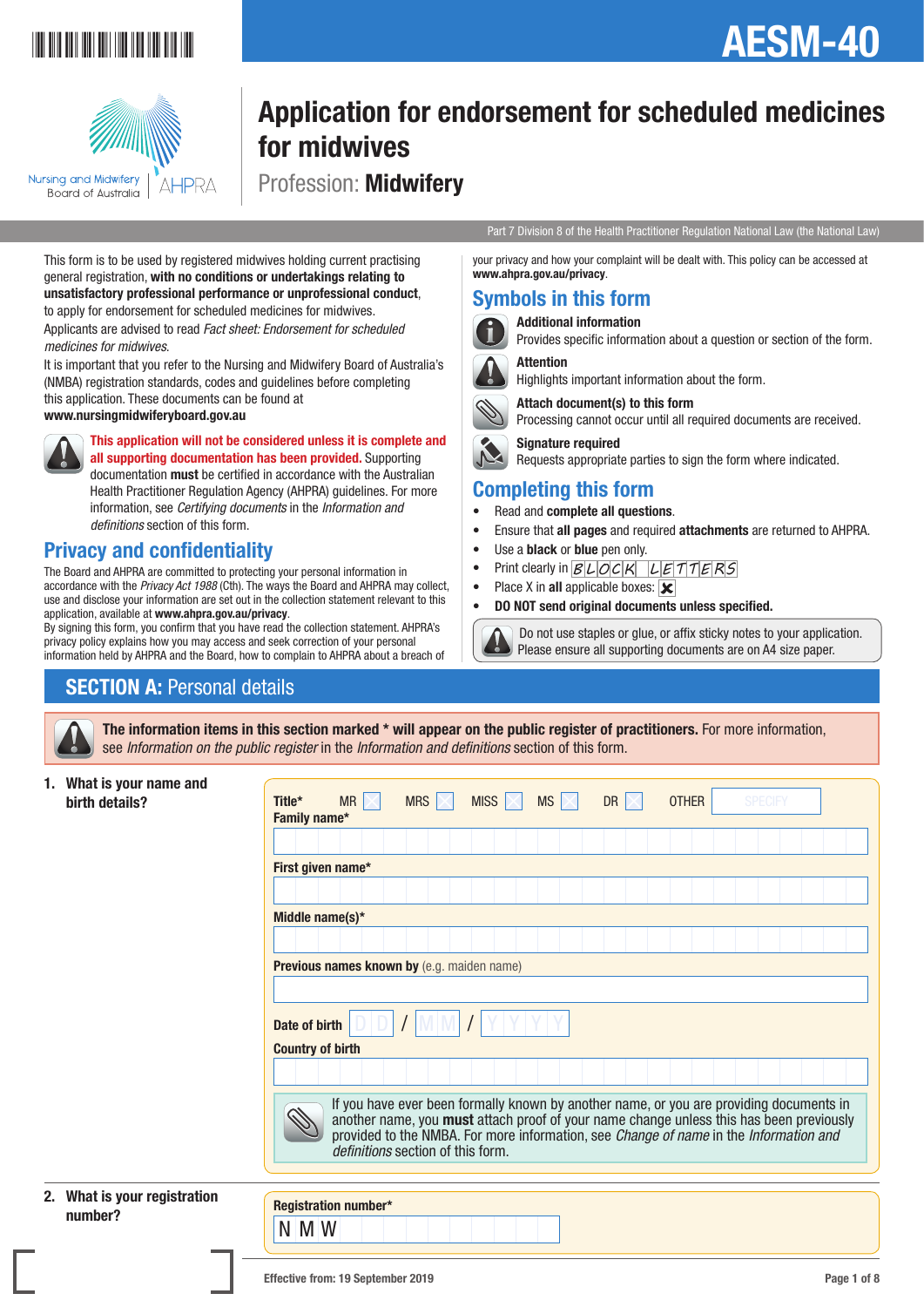# \*AESM-402\* AESM-40

# **SECTION B: Contact information**

The information items in this section marked \* will appear on the public register of practitioners. For more information, see *Information on the public register* in the *Information and definitions* section of this form.

Site/building and/or position/department (if applicable)

### 3. What are your contact details?

| <b>Business hours</b> | <b>Mobile</b> |
|-----------------------|---------------|
|                       |               |
| <b>After hours</b>    |               |
|                       |               |
| <b>Email</b>          |               |

#### 4. What is your residential address?



- your residential address will be recognised as your principal place of practice, and
- the information items marked with an asterisk (\*) will appear on the public register as your principal place of practice.

 Refer to the question below for the definition of principal place of practice.

 Residential address cannot be a PO Box.

#### 5. Is the address of your principal place of practice the same as your residential address?



 Principal place of practice for a registered health practitioner is:

- the address at which you predominantly practise the profession, or
- your principal place of residence, if you are not practising the profession or are not practising the profession predominantly at one address.

Principal place of practice cannot be a PO Box.

 The information items marked with an asterisk (\*) will appear on the public register.

| Address (e.g. 123 JAMES AVENUE; or UNIT 1A, 30 JAMES STREET) |  |  |  |  |  |  |               |  |  |  |  |  |  |
|--------------------------------------------------------------|--|--|--|--|--|--|---------------|--|--|--|--|--|--|
|                                                              |  |  |  |  |  |  |               |  |  |  |  |  |  |
|                                                              |  |  |  |  |  |  |               |  |  |  |  |  |  |
|                                                              |  |  |  |  |  |  |               |  |  |  |  |  |  |
|                                                              |  |  |  |  |  |  |               |  |  |  |  |  |  |
|                                                              |  |  |  |  |  |  |               |  |  |  |  |  |  |
| City/Suburb/Town*                                            |  |  |  |  |  |  |               |  |  |  |  |  |  |
|                                                              |  |  |  |  |  |  |               |  |  |  |  |  |  |
| State or territory (e.g. VIC, ACT)/International province*   |  |  |  |  |  |  | Postcode/ZIP* |  |  |  |  |  |  |
|                                                              |  |  |  |  |  |  |               |  |  |  |  |  |  |
| <b>Country (if other than Australia)</b>                     |  |  |  |  |  |  |               |  |  |  |  |  |  |
|                                                              |  |  |  |  |  |  |               |  |  |  |  |  |  |

YES **NO** *Provide your Australian principal place of practice below* **Provide your Australian principal place of practice below** 

| Site/building and/or position/department (if applicable)     |  |  |  |  |  |  |  |  |  |  |  |  |  |  |  |  |  |  |  |
|--------------------------------------------------------------|--|--|--|--|--|--|--|--|--|--|--|--|--|--|--|--|--|--|--|
|                                                              |  |  |  |  |  |  |  |  |  |  |  |  |  |  |  |  |  |  |  |
|                                                              |  |  |  |  |  |  |  |  |  |  |  |  |  |  |  |  |  |  |  |
|                                                              |  |  |  |  |  |  |  |  |  |  |  |  |  |  |  |  |  |  |  |
| Address (e.g. 123 JAMES AVENUE; or UNIT 1A, 30 JAMES STREET) |  |  |  |  |  |  |  |  |  |  |  |  |  |  |  |  |  |  |  |
|                                                              |  |  |  |  |  |  |  |  |  |  |  |  |  |  |  |  |  |  |  |
|                                                              |  |  |  |  |  |  |  |  |  |  |  |  |  |  |  |  |  |  |  |
|                                                              |  |  |  |  |  |  |  |  |  |  |  |  |  |  |  |  |  |  |  |
|                                                              |  |  |  |  |  |  |  |  |  |  |  |  |  |  |  |  |  |  |  |
| City/Suburb/Town*                                            |  |  |  |  |  |  |  |  |  |  |  |  |  |  |  |  |  |  |  |
|                                                              |  |  |  |  |  |  |  |  |  |  |  |  |  |  |  |  |  |  |  |
| State/Territory* (e.g. VIC, ACT)<br>Postcode*                |  |  |  |  |  |  |  |  |  |  |  |  |  |  |  |  |  |  |  |
|                                                              |  |  |  |  |  |  |  |  |  |  |  |  |  |  |  |  |  |  |  |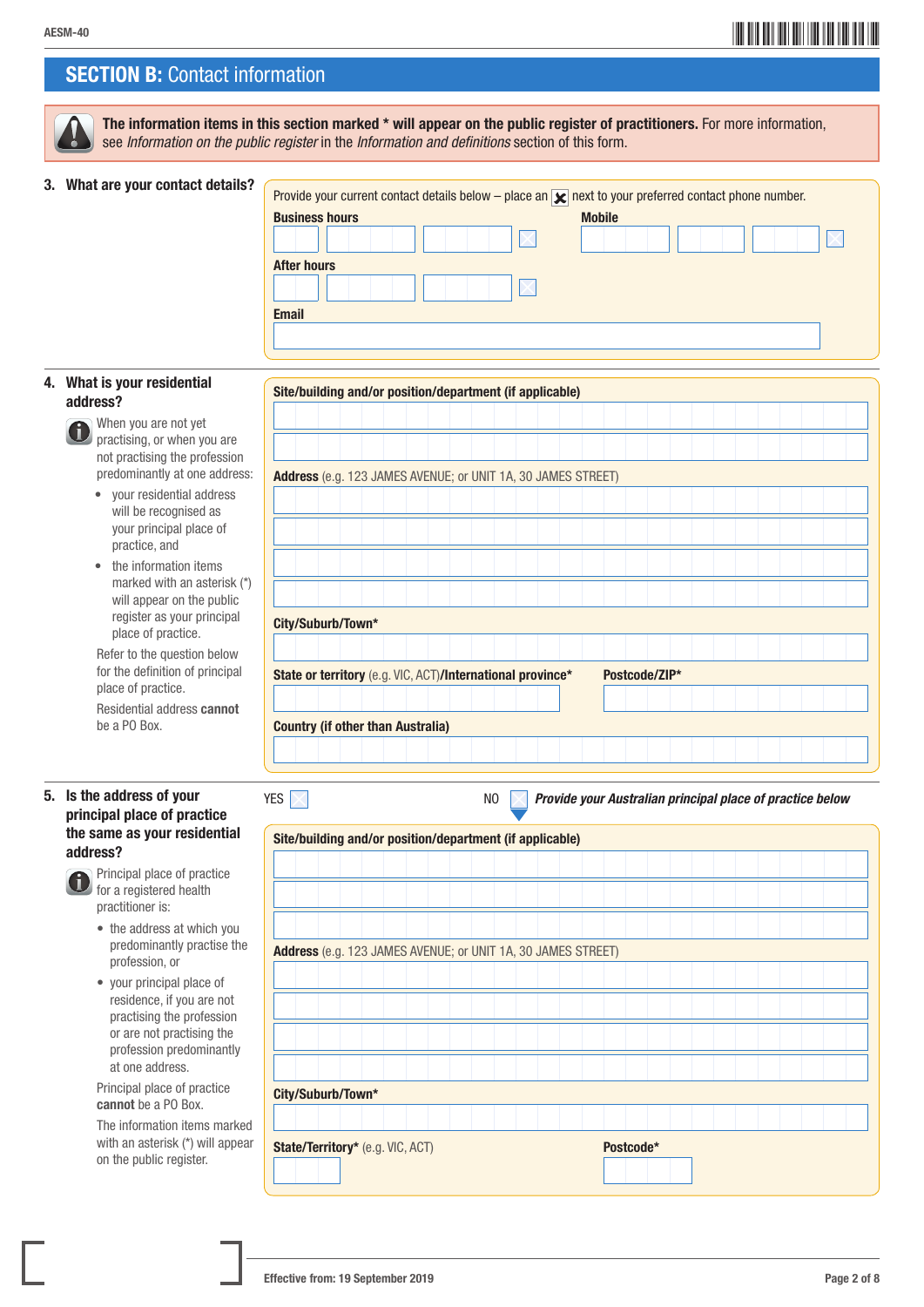### 6. What is your mailing address?

 Your mailing address is used for postal correspondence.

| My residential address |  |
|------------------------|--|
|------------------------|--|

 $\boxtimes$ 

My principal place of practice

Other *(Provide your mailing address below)*

| Site/building and/or position/department (if applicable)                            |  |  |  |  |  |              |  |  |  |  |  |  |
|-------------------------------------------------------------------------------------|--|--|--|--|--|--------------|--|--|--|--|--|--|
|                                                                                     |  |  |  |  |  |              |  |  |  |  |  |  |
|                                                                                     |  |  |  |  |  |              |  |  |  |  |  |  |
|                                                                                     |  |  |  |  |  |              |  |  |  |  |  |  |
|                                                                                     |  |  |  |  |  |              |  |  |  |  |  |  |
| Address/PO Box (e.g. 123 JAMES AVENUE; or UNIT 1A, 30 JAMES STREET; or PO BOX 1234) |  |  |  |  |  |              |  |  |  |  |  |  |
|                                                                                     |  |  |  |  |  |              |  |  |  |  |  |  |
|                                                                                     |  |  |  |  |  |              |  |  |  |  |  |  |
|                                                                                     |  |  |  |  |  |              |  |  |  |  |  |  |
|                                                                                     |  |  |  |  |  |              |  |  |  |  |  |  |
|                                                                                     |  |  |  |  |  |              |  |  |  |  |  |  |
|                                                                                     |  |  |  |  |  |              |  |  |  |  |  |  |
|                                                                                     |  |  |  |  |  |              |  |  |  |  |  |  |
|                                                                                     |  |  |  |  |  |              |  |  |  |  |  |  |
| <b>City/Suburb/Town</b>                                                             |  |  |  |  |  |              |  |  |  |  |  |  |
|                                                                                     |  |  |  |  |  |              |  |  |  |  |  |  |
|                                                                                     |  |  |  |  |  |              |  |  |  |  |  |  |
| State or territory (e.g. VIC, ACT)/International province                           |  |  |  |  |  | Postcode/ZIP |  |  |  |  |  |  |
|                                                                                     |  |  |  |  |  |              |  |  |  |  |  |  |
|                                                                                     |  |  |  |  |  |              |  |  |  |  |  |  |
| <b>Country (if other than Australia)</b>                                            |  |  |  |  |  |              |  |  |  |  |  |  |
|                                                                                     |  |  |  |  |  |              |  |  |  |  |  |  |

### **SECTION C:** Qualification for the endorsement

The information items in this section marked \* will appear on the public register of practitioners. For more information, see *Information on the public register* in the *Information and definitions* section of this form.

In accordance with section 94 of the National Law to be eligible for endorsement as being qualified to administer, obtain, possess, prescribe, sell, supply or use a scheduled medicine or class of scheduled medicine, you must:

(a) hold either of the following qualifications relevant to the endorsement:

- an NMBA-approved program of study leading to endorsement for scheduled medicines, or
- a program that is substantially equivalent to an NMBA-approved program of study leading to endorsement for scheduled medicines as determined by the NMBA.
- (b) comply with any approved registration standard relevant to the endorsement.

The NMBA's website contains information on approved qualifications and registration standards relevant to (a) and (b) above. More information is available at www.nursingmidwiferyboard.gov.au

#### 7. What are the details of your qualifications and examinations/assessments?

 Provide details of the qualification and examinations/assessments you are relying on for this application.

Please ensure this covers all qualifications as required in the NMBA's *Registration standard: Endorsement for scheduled medicines for midwives.*

| Most recent qualification and examinations/assessments   |                                                                                                                                                                                     |
|----------------------------------------------------------|-------------------------------------------------------------------------------------------------------------------------------------------------------------------------------------|
| Title of qualification*                                  |                                                                                                                                                                                     |
| Name of institution (University/College/Examining body)* |                                                                                                                                                                                     |
|                                                          |                                                                                                                                                                                     |
| Country                                                  |                                                                                                                                                                                     |
|                                                          |                                                                                                                                                                                     |
| Start date                                               | Completion date*                                                                                                                                                                    |
|                                                          | You <b>must</b> attach a certified copy of your original academic transcript and testimony<br>or certificate that indicates completion of the qualification mentioned in this form. |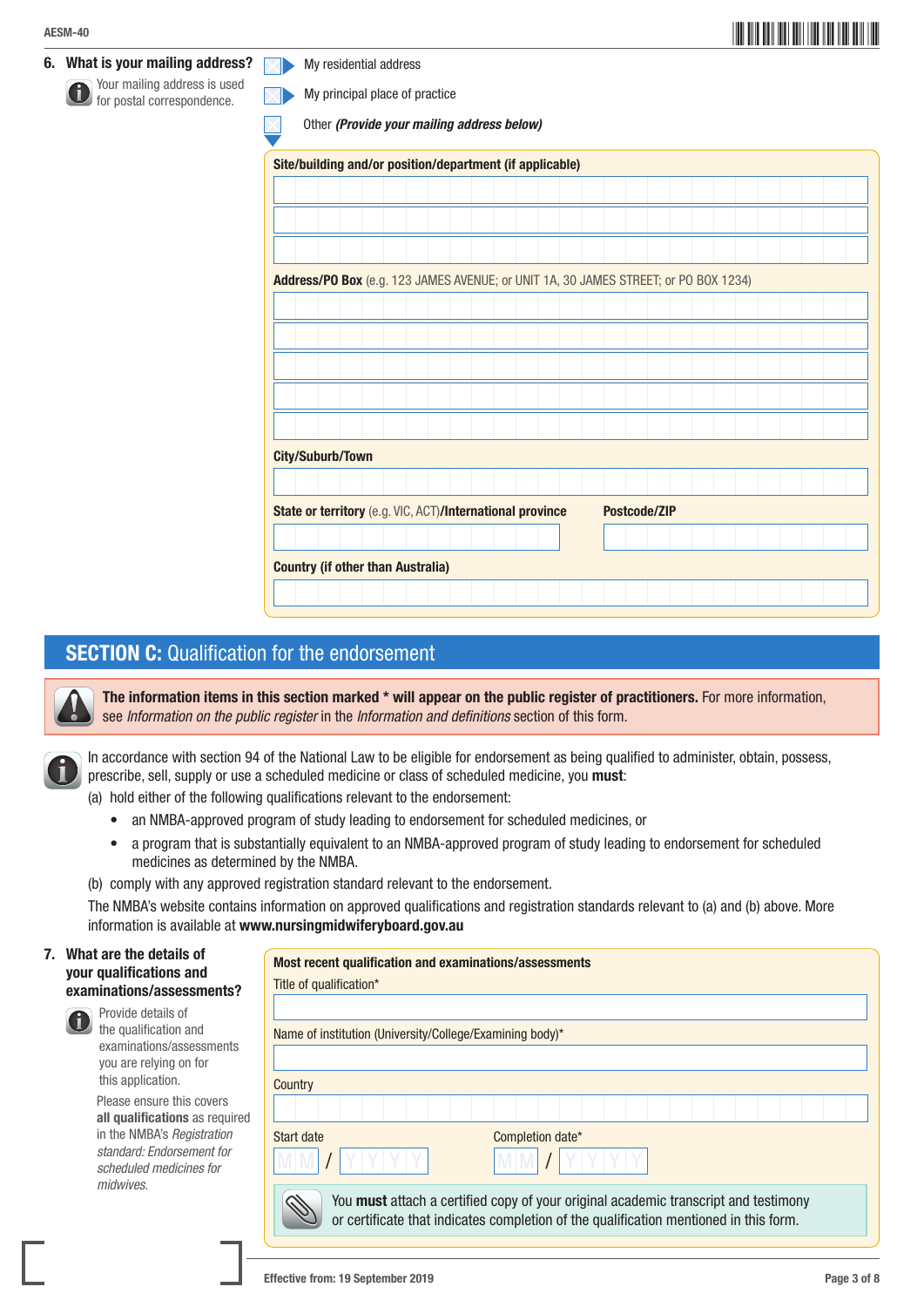six years?

# \*AESM-404\* AESM-40

|                                                                                                                                                | <b>Additional qualification and examinations/assessments</b><br>Title of qualification*                                                                                                                                                                                                                                                                                                                                                             |
|------------------------------------------------------------------------------------------------------------------------------------------------|-----------------------------------------------------------------------------------------------------------------------------------------------------------------------------------------------------------------------------------------------------------------------------------------------------------------------------------------------------------------------------------------------------------------------------------------------------|
|                                                                                                                                                | Name of institution (University/College/Examining body)*                                                                                                                                                                                                                                                                                                                                                                                            |
|                                                                                                                                                | Country                                                                                                                                                                                                                                                                                                                                                                                                                                             |
|                                                                                                                                                | Start date<br>Completion date*                                                                                                                                                                                                                                                                                                                                                                                                                      |
|                                                                                                                                                | You must attach a certified copy of your original academic transcript and testimony<br>or certificate that indicates completion of the qualification mentioned in this form.                                                                                                                                                                                                                                                                        |
|                                                                                                                                                | Attach a separate sheet if all your qualification details do not fit in the space provided.                                                                                                                                                                                                                                                                                                                                                         |
| <b>SECTION D: Work history</b>                                                                                                                 |                                                                                                                                                                                                                                                                                                                                                                                                                                                     |
| 8. What context of practice<br>are you applying for, or are<br>you applying across the<br>continuum of midwifery care?                         | <b>Mark one box below only</b><br>Antenatal care<br>Antenatal and postnatal care<br><b>Postnatal care</b><br>Across the continuum of midwifery care                                                                                                                                                                                                                                                                                                 |
| 9. Do you have experience<br>as a registered midwife<br>equivalent to three years'<br>full-time clinical practice<br>(5,000 hours) in the past | It is important that you refer to <i>Curriculum vitae</i> in the <i>Information and definitions</i> section of this form for<br>$\bigoplus$<br>mandatory requirements of the CV. Your curriculum vitae will further inform the NMBA in relation to your<br>recency of practice and registration history. For more information about your Statement of Service, see<br>Statement of Service in the Information and definitions section of this form. |

You **must** attach to your application:

- a certified Statement of Service from all of your employers from the past six years, which includes the context of practice your midwifery hours have been practiced in, and
- a certified, signed and dated curriculum vitae that describes your full practice history and any training undertaken, which contains the statement 'This curriculum vitae is true and correct as at (insert date)'.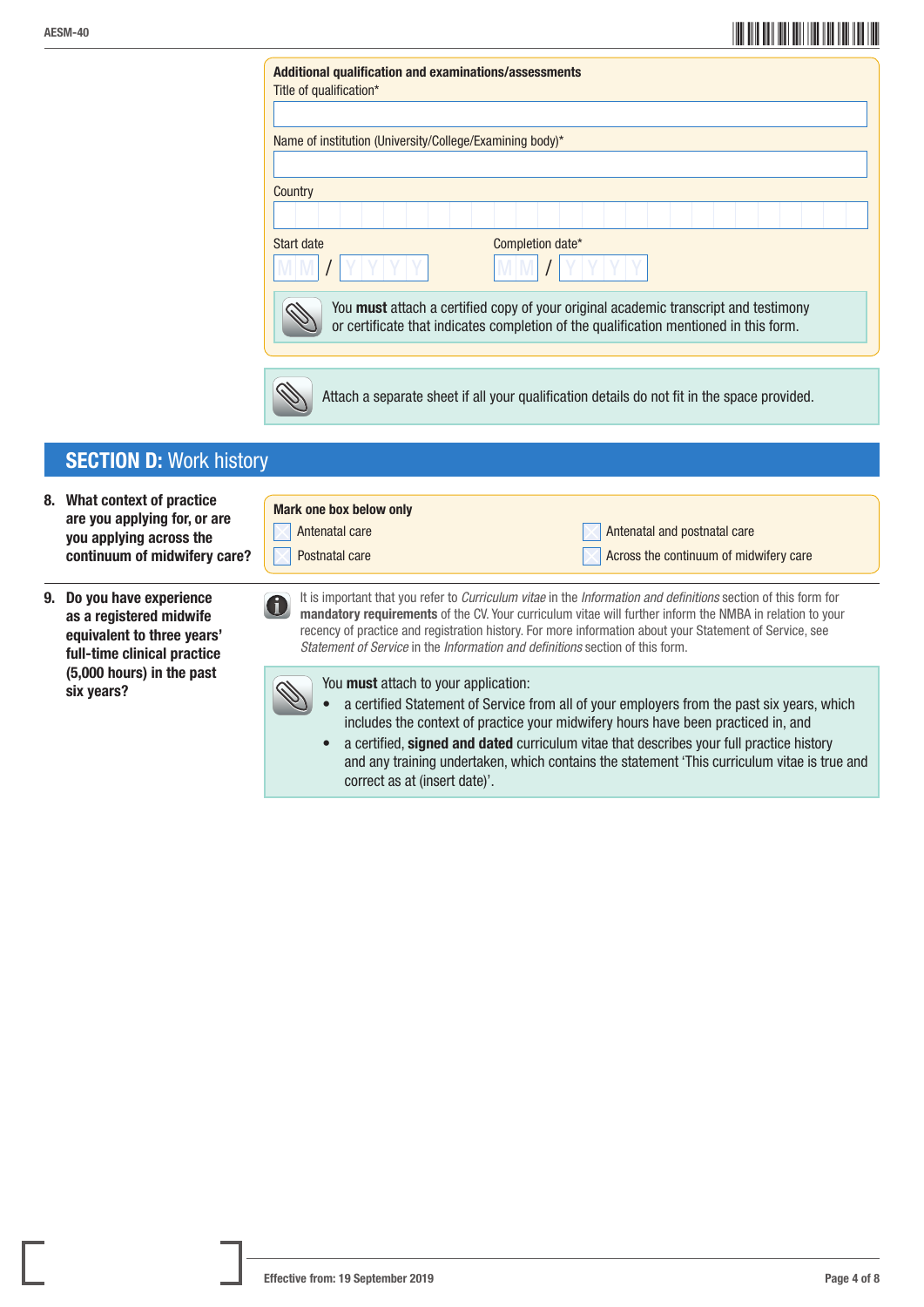## **SECTION E: Obligations and consent**



Before you sign and date this form, make sure that you have answered all of the relevant questions correctly and read the statements below. An incomplete form may delay processing and you may be asked to complete a new form. For more information to assist you in completing this form, see the *Information and definitions* section of this form.

# Obligations of registered health practitioners

The National Law pt 7 div 11 sub-div 3 establishes the legislative obligations of registered health practitioners. A contravention of these obligations, as detailed at points 1, 2, 4, 5, 6 or 8 below does not constitute an offence but may constitute behaviour for which health, conduct or performance action may be taken by the Board. Registered health practitioners are also obligated to meet the requirements of their Board as established in registration standards, codes and guidelines.

#### Continuing professional development

1. A registered health practitioner must undertake the continuing professional development required by an approved registration standard for the health profession in which the practitioner is registered.

#### Professional indemnity insurance arrangements

- 2. A registered health practitioner must not practise the health profession in which the practitioner is registered unless appropriate professional indemnity insurance arrangements are in force in relation to the practitioner's practice of the profession.
- 3. A National Board may, at any time by written notice, require a registered health practitioner registered by the Board to give the Board evidence of the appropriate professional indemnity insurance arrangements that are in force in relation to the practitioner's practice of the profession.
- 4. A registered health practitioner must not, without reasonable excuse, fail to comply with a written notice given to the practitioner under point 3 above.

#### Notice of certain events

- 5. A registered health practitioner must, within 7 days after becoming aware that a relevant event has occurred in relation to the practitioner, give the National Board that registered the practitioner written notice of the event. *Relevant event* means
	- a) the practitioner is charged, whether in a participating jurisdiction or elsewhere, with an offence punishable by 12 months imprisonment or more; or
	- b) the practitioner is convicted of or the subject of a finding of guilt for an offence, whether in a participating jurisdiction or elsewhere, punishable by imprisonment; or
	- c) appropriate professional indemnity insurance arrangements are no longer in place in relation to the practitioner's practice of the profession; or
	- d) the practitioner's right to practise at a hospital or another facility at which health services are provided is withdrawn or restricted because of the practitioner's conduct, professional performance or health; or
	- e) the practitioner's billing privileges are withdrawn or restricted under the *Human Services (Medicare) Act 1973* (Cth) because of the practitioner's conduct, professional performance or health; or
	- f) the practitioner's authority under a law of a State or Territory to administer, obtain, possess, prescribe, sell, supply or use a scheduled medicine or class of scheduled medicines is cancelled or restricted; or

g) a complaint is made about the practitioner to the following entities—

- (i) the chief executive officer under the *Human Services (Medicare) Act 1973* (Cth);
- (ii) an entity performing functions under the *Health Insurance Act 1973* (Cth);
- (iii) the Secretary within the meaning of the *National Health Act 1953* (Cth);
- (iv) the Secretary to the Department in which the *Migration Act 1958* (Cth) is administered;
- (v) another Commonwealth, State or Territory entity having functions relating to professional services provided by health practitioners or the regulation of health practitioners.
- h) the practitioner's registration under the law of another country that provides for the registration of health practitioners is suspended or cancelled or made subject to a condition or another restriction.

#### Change in principal place of practice, address or name

- 6. A registered health practitioner must, within 30 days of any of the following changes happening, give the National Board that registered the practitioner written notice of the change and any evidence providing proof of the change required by the Board
	- a) a change in the practitioner's principal place of practice; b) a change in the address provided by the registered health practitioner as the
		- address the Board should use in corresponding with the practitioner;
	- c) a change in the practitioner's name.

#### Employer's details

- 7. A National Board may, at any time by written notice given to a health practitioner registered by the Board, ask the practitioner to give the Board the following information
	- a) information about whether the practitioner is employed by another entity;
	- b) if the practitioner is employed by another entity—
		- (i) the name of the practitioner's employer; and
		- (ii) the address and other contact details of the practitioner's employer.

8. The registered health practitioner must not, without reasonable excuse, fail to comply with the notice.

### Consent to nationally coordinated criminal history check

I authorise AHPRA and the NMBA to carry out a nationally coordinated criminal history check for the purpose of assessing this application.

I acknowledge that:

- a complete criminal history, including resolved and unresolved charges, spent convictions, and findings of guilt for which no conviction was recorded, will be released to AHPRA and the NMBA,
- my personal information will be extracted from this form and provided to the Australian Criminal Intelligence Commission (ACIC) and Australian police agencies for the purpose of conducting a nationally coordinated criminal history check, including all names under which I am or have been known
- my personal information may be used by police for general law enforcement purposes, including those purposes set out in the *Australian Crime Commission Act 2002 (Cth)*,
- my identity information provided with this application will be enrolled with AHPRA to allow for any subsequent criminal history checks during my period of registration
- if and when this application for registration is granted, AHPRA may check my criminal history at any time during my period of registration as required by the NMBA for the purpose of assessing my suitability to hold health practitioner registration; or in response to a Notice of Certain Events; or an application for Removal of Reprimand from the National Register,
- I may dispute the result of the nationally coordinated criminal history check by contacting AHPRA in the first instance.

### Consent

I consent to the NMBA and AHPRA making enquiries of, and exchanging information with, the authorities of any Australian state or territory, or other country, regarding my practice as a health practitioner or otherwise regarding matters relevant to this application. I acknowledge that:

- the NMBA may validate documents provided in support of this application as evidence of my identity,
- failure to complete all relevant sections of this application and to enclose all supporting documentation may result in this application not being accepted
- notices required under the National Law and other correspondence relating to my application and registration (if granted) will be sent electronically to me via my nominated email address, and
- AHPRA uses overseas cloud service providers to hold, process and maintain personal information where this is reasonably necessary to enable AHPRA to perform its functions under the National Law. These providers include Salesforce, whose operations are located in Japan and the United States of America.

I undertake to comply with all relevant legislation and NMBA registration standards, codes and guidelines.

I understand that personal information that I provide may be given to a third party for regulatory purposes, as authorised or required by the National Law.

I confirm that I have read the privacy and confidentiality statement for this form. I declare that:

- the above statements, and the documents provided in support of this application, are true and correct, and
- I am the person named in this application and in the documents provided.

I make this declaration in the knowledge that a false statement is grounds for the NMBA to refuse registration.

| Signature of applicant |
|------------------------|
| silgiv fit             |
| Name of applicant      |
|                        |
| Date<br>NЛ             |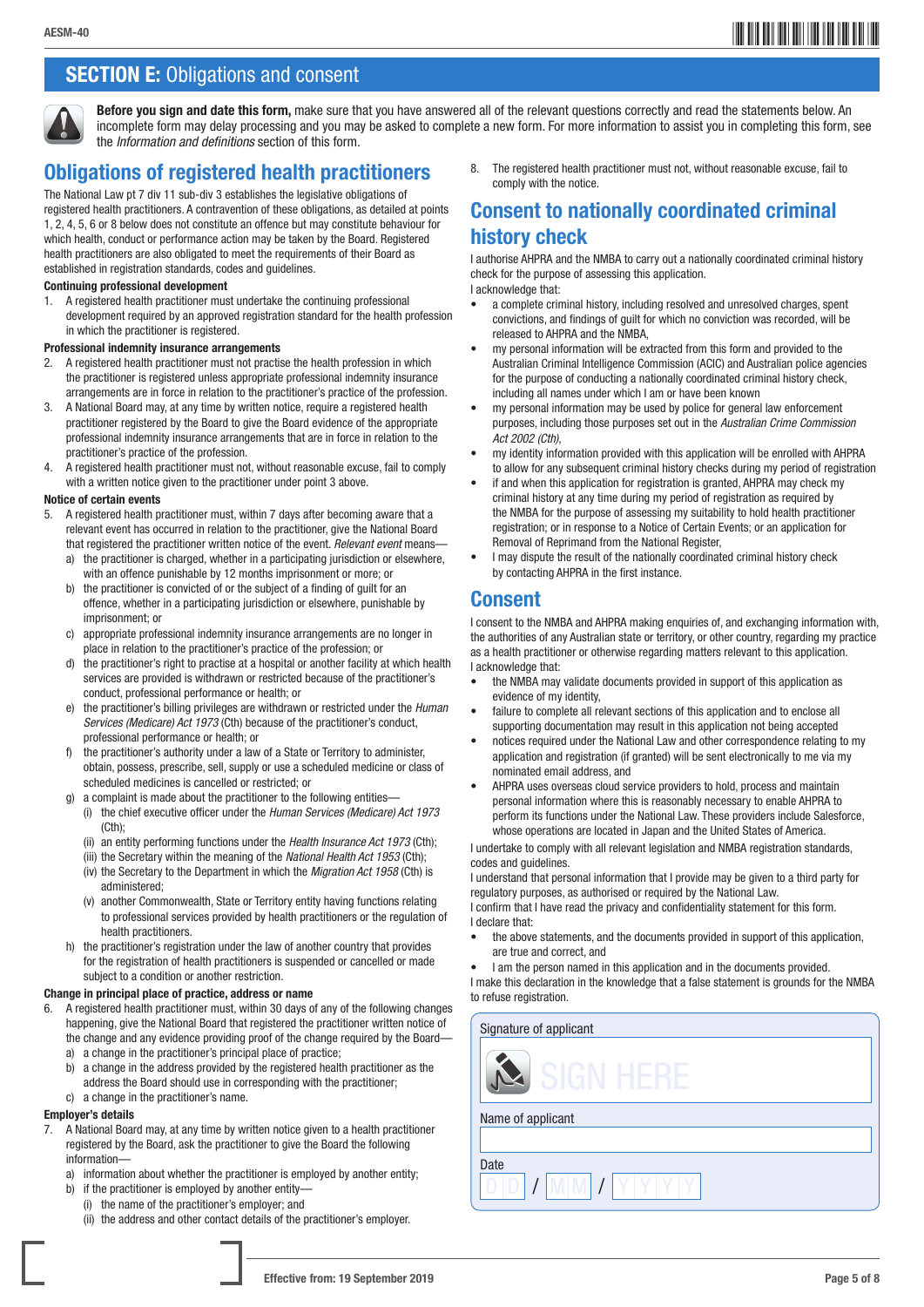*This page has been intentionally left blank.*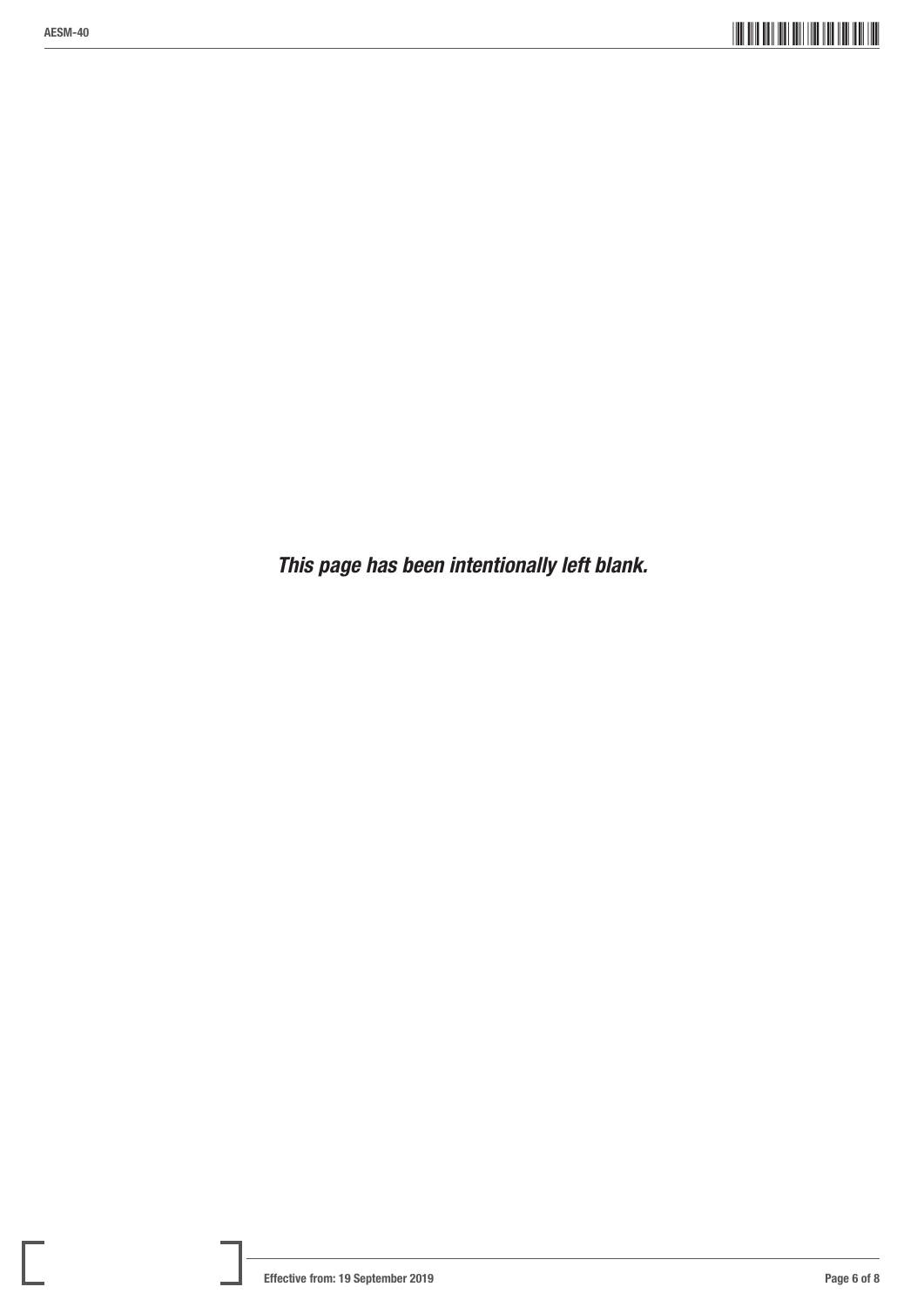## **SECTION F: Payment**

You are required to pay an application fee.

### Your required payment is detailed below:



Adelaide SA 5001 Perth WA 6001 Hobart TAS 7001 Darwin NT 0801

### Credit/Debit card payment slip – please fill out

| Amount payable<br>\$<br>Visa or MasterCard number<br>Expiry date | Name on card<br>Cardholder's signature<br>SIGN HERE |
|------------------------------------------------------------------|-----------------------------------------------------|
| Effective from: 19 September 2019                                | Page 7 of 8                                         |